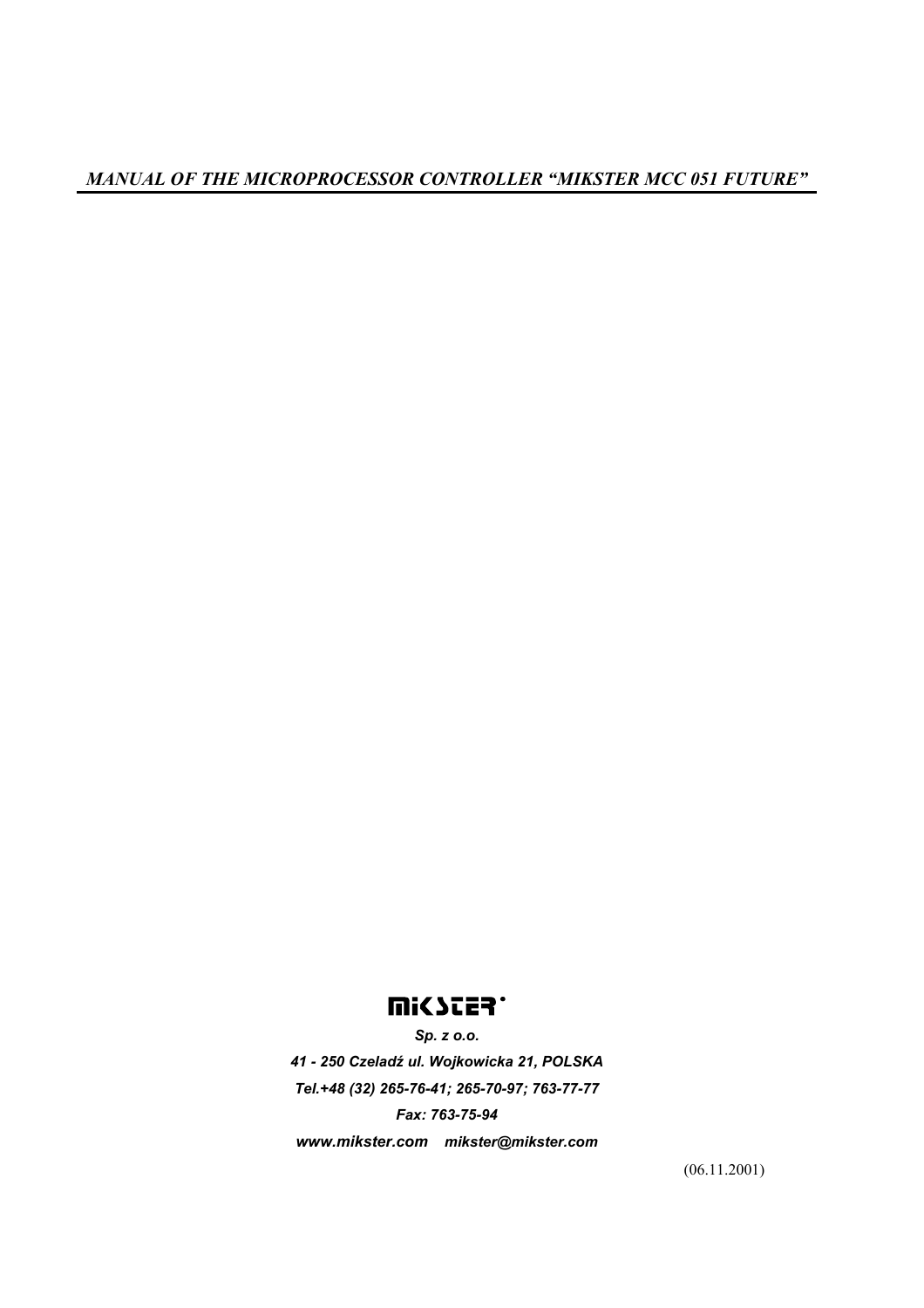## **CONTENTS**

| $\mathcal{I}$ .  |                                                                           |  |
|------------------|---------------------------------------------------------------------------|--|
| $\overline{2}$ . |                                                                           |  |
| $\mathfrak{Z}$ . |                                                                           |  |
| 4.               |                                                                           |  |
|                  |                                                                           |  |
|                  | 4.2. IMMEDIATE START OF EXECUTION OF A TECHNOLOGICAL PROGRAM.             |  |
|                  |                                                                           |  |
|                  |                                                                           |  |
|                  |                                                                           |  |
|                  | 4.5. MANUAL CHANGES OF PARAMETERS OF A TECHNOLOGICAL PROCESS              |  |
|                  |                                                                           |  |
|                  |                                                                           |  |
| 5.               |                                                                           |  |
| 6.               |                                                                           |  |
| 7.               |                                                                           |  |
| 8.               |                                                                           |  |
| 9.               |                                                                           |  |
| 10 <sup>2</sup>  |                                                                           |  |
| II.              |                                                                           |  |
| 12.              | REACTION OF THE CONTROLLER TO POWER SUPPLY CUT-OFF DURING A TECHNOLOGICAL |  |
|                  |                                                                           |  |
| 13.              |                                                                           |  |
|                  |                                                                           |  |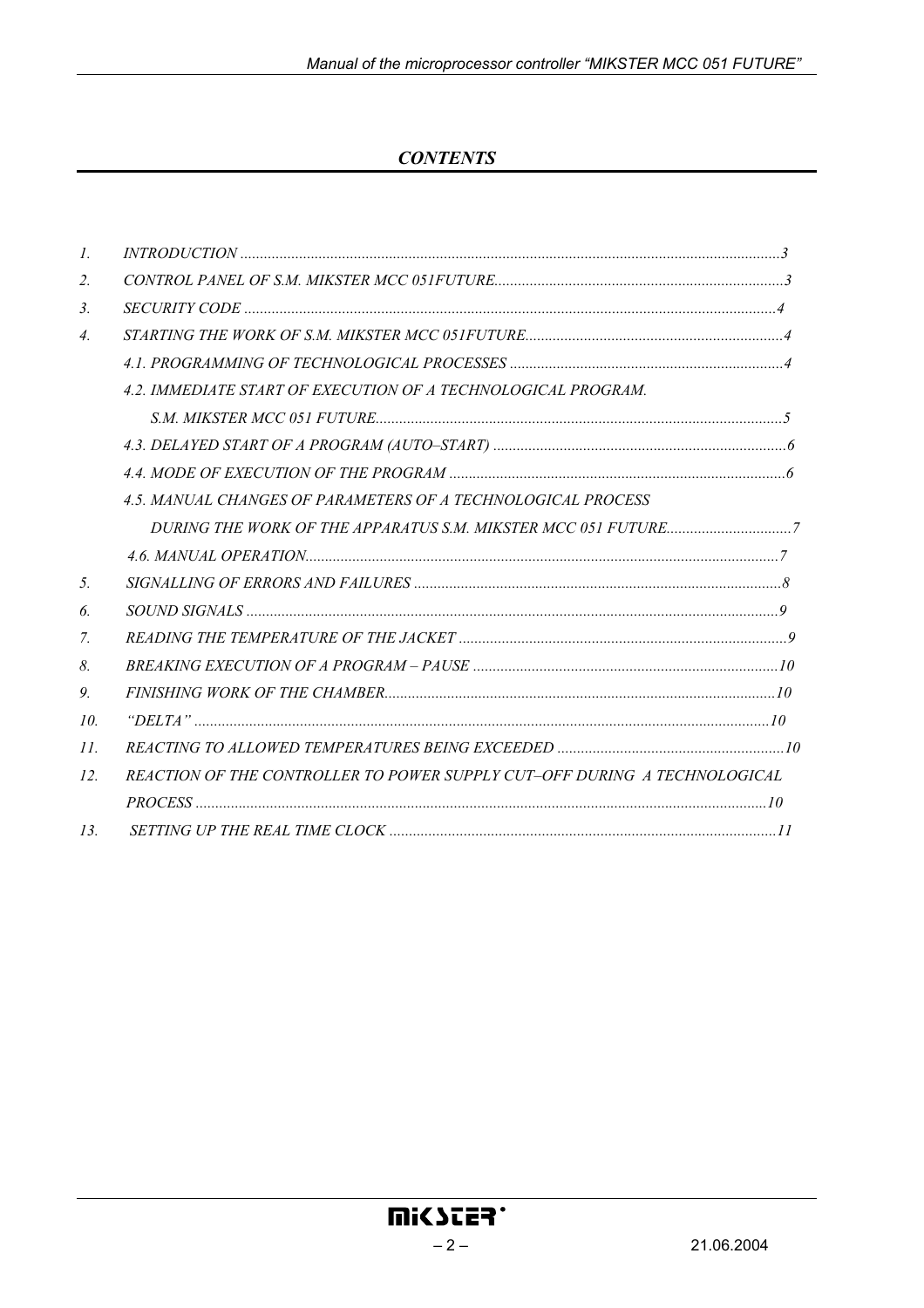#### **1. INTRODUCTION**

The Mikster MCC 051 FUTURE microprocessor controllers are used for automatic control and supervision parameters of technological processes in apparatus first of all in meat processing and food processing industry for thermal processing of products.

In particular, the controller MCC 051 FUTURE is used for controlling boiling pots and steaming chambers.

Basic functions of S.M. Mikster MCC 051 FUTURE are:

- control and adjustment of temperature of the pot (chamber), range between –10 and  $+450$ °C)
- control and adjustment of temperature growth relative to the temperature of the bar DELTA (max. 25.5°C)
- control of temperature of the "BAR" range between  $-10$  and  $+450$  °C,
- control and adjustment of the temperature of the jacket (medium) range between –10 and  $+450^{\circ}$ C.
- controlling executory devices, electrical valves, etc.,
- analysis and signalling emergency situations
- automatic execution of the technological program.

MIKSTER MCC 051 FUTURE allows for programming 50 technological programs (0 – 49), which may be freely selected by the user.

Switching off power supply does not result in erasing program memory. Execution of a program cycle allows for fully automatic thermoprocessing of products, according to technology requirements.

Manual work mode allows checking the executory device by controlling them from the controller keyboard (service work) and executing a simple technological process "out of program".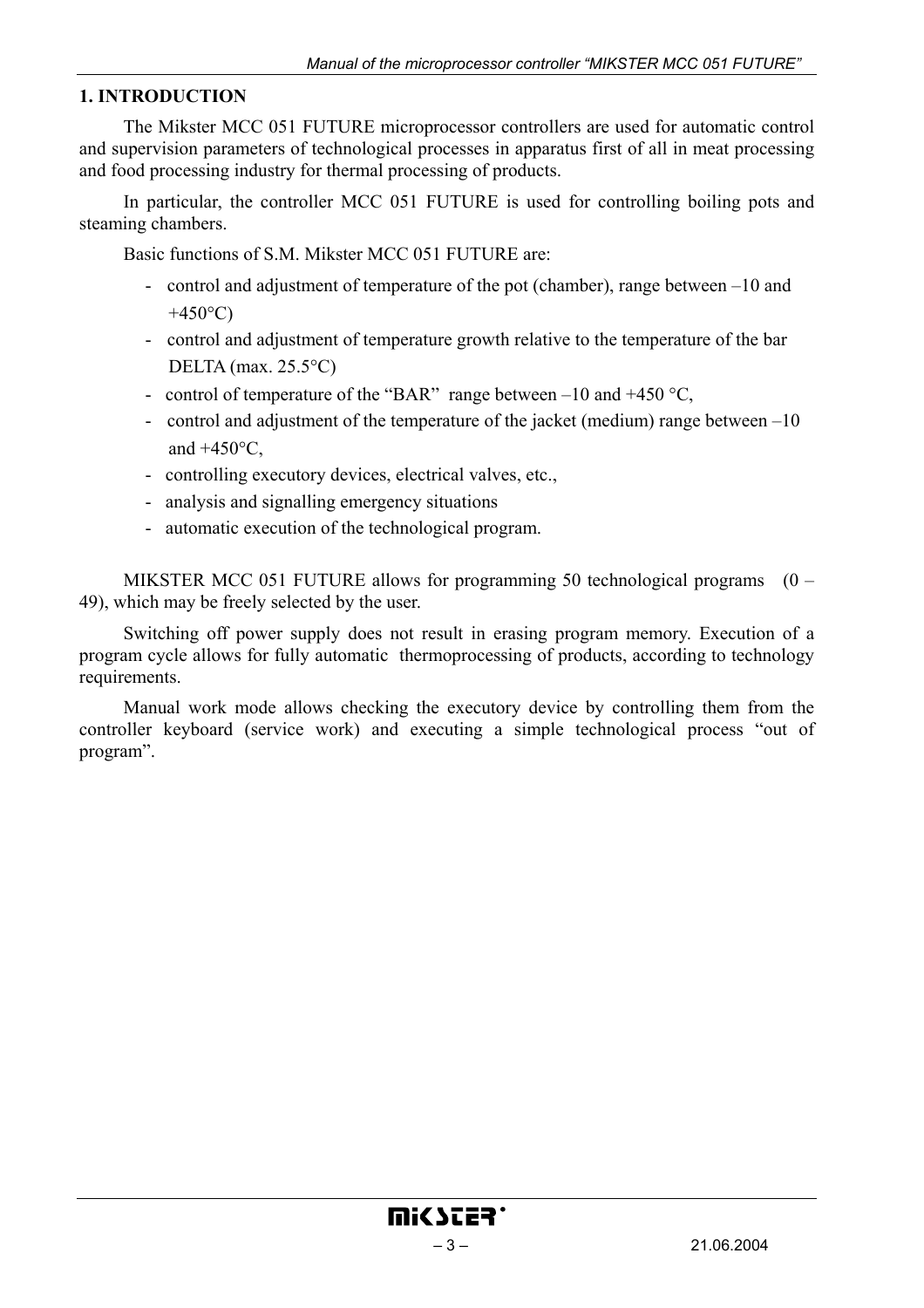## **2. CONTROL PANEL OF S.M. MIKSTER MCC 051 FUTURE**

All operations of starting up the controller, programming it, manual changes, etc., can be performed from the control panel (drawing 1).



Control panel can distinguish the following function sections:

- numerical display  $-1$
- signalling diodes  $-2$
- function keys  $-3$
- keys of state of the devices  $-4-$ .

All information concerning the current condition of the working S.M. MIKSTER MCC 051 FUTURE (work status, values of parameters programmed and measured, signalling of devices being on/off) are displayed on numerical displays and diodes. If a given device is working , or a given function is active, the diode in the particular field is lit, if a device is off or a function is not active, the specific diode is off.

Introducing data to the memory of S.M. MIKSTER MCC 051FUTURE, correction of data, calling the particular functions of the controller, can be performed by pressing the particular function keys and keys of condition of the devices.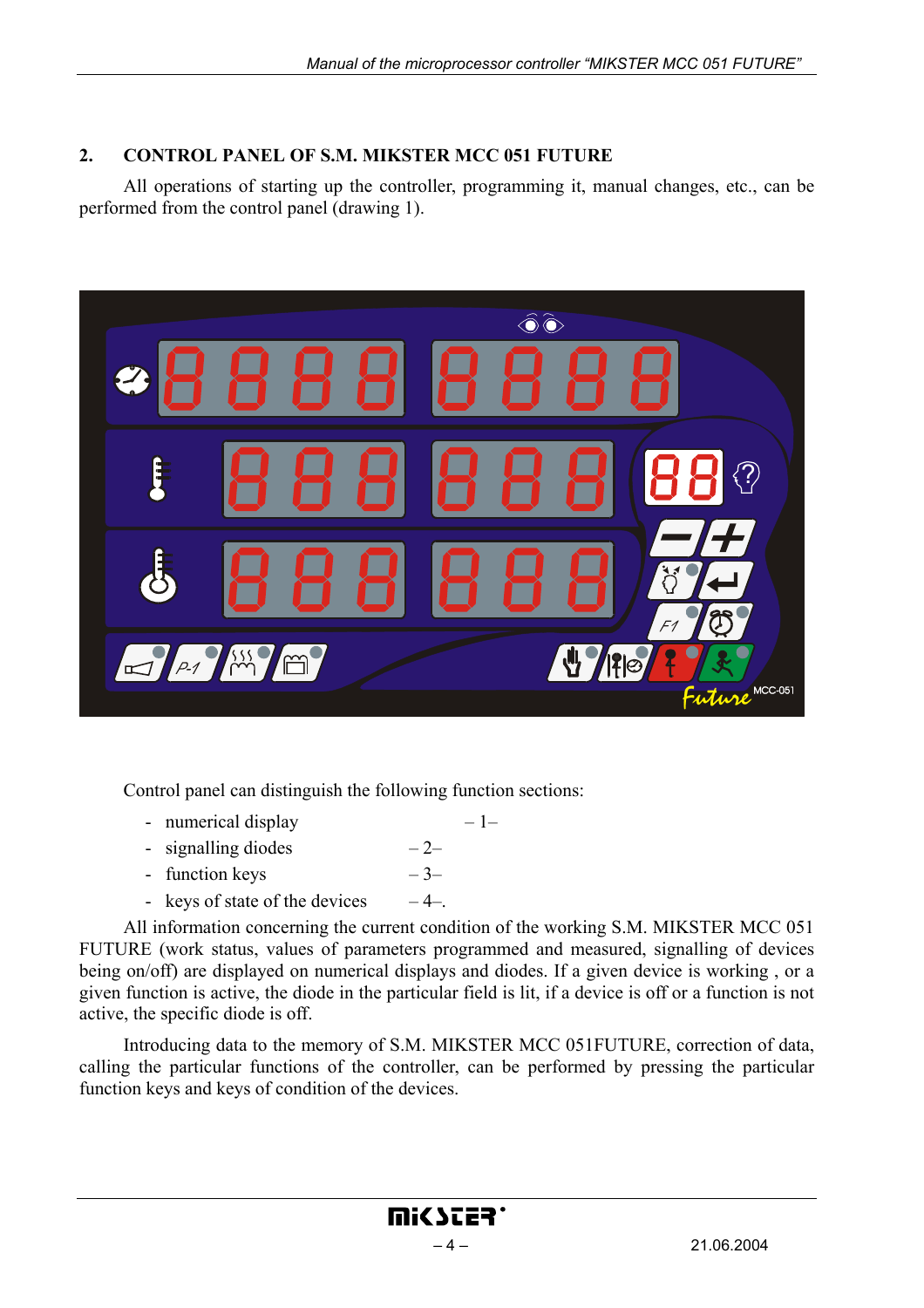#### **3. SECURITY CODE**

To protect data stored in the memory of S.M. MIKSTER MCC 051 FUTURE from unauthorised access, security code is used. The controller will ask for the code to be given, when the operator tries to introduce changes to data of the technological programs. (for details see item 4.1).

#### **4. STARTING THE WORK OF S.M. MIKSTER MCC 051 FUTURE**

After switching on the power supply, all the displays of controller will lit up, and after about five seconds they go off again, stop is displayed, and real time is displayed, which confirms that the system is working correctly.

At that moment it is possible to start the following functions of S.M. MIKSTER MCC 051 FUTURE:

- programming technological processes,
- the set–up of fixed parameters (concerns service),
- manual control of the work of the chamber,
- starting up a program to be executed by S.M. MIKSTER MCC 051 FUTURE.

#### **4.1. Programming of technological processes**

In S.M. MIKSTER MCC 051 FUTURE it's possible for the user to program fifty technological programs, (numbers 0 to 49).

To put S.M. MIKSTER MCC 051 FUTURE for programming:

- press key

(inscription CODE and symbol 000 000 will be displayed)



set the first digit of the security code (in the field of programmed chamber temperature)

$$
- \t{press the key}
$$

- by pressing the keys set the second digit of the security code in the field of the read temperature of the

chamber.

.

After both digits of the security code have been stored correctly, press again the key



If the code is correct, the device will be ready for programming, the display will show the number of the cycle 0, and the number of the program which we want to store.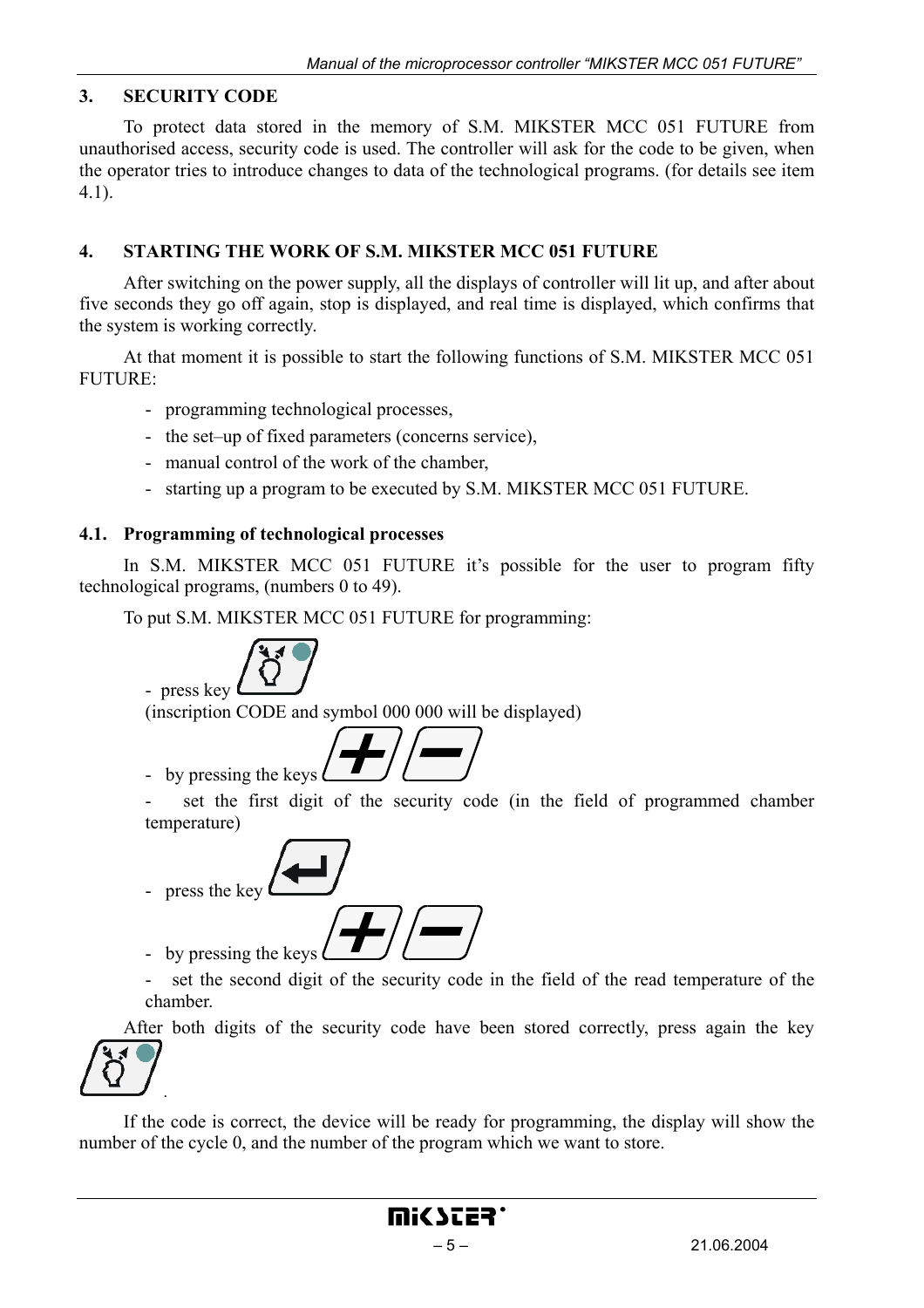If a wrong code has been given, S.M. MIKSTER MCC 051 FUTURE returns to Stand–by mode.

- by pressing the keys

increasing the value of the display decreasing the value of the display

introduce the number of the program  $0 - 49$  (the field currently adjusted will blink)

$$
\sqrt{4\pi}
$$

- press the key  $\blacksquare$ 

- by pressing the keys introduce parameters:

LENGTH OF THE PROGRAM (h, min)

PROGRAMMED TEMPERATURE (°C)

TEMPERATURE OF THE "BAR" (°C)

"DELTA"

by pressing the keys of conditional devices

program the devices which are to be switched on during the execution of the program.



- to store another program press the key
	- programming will be finished and data will be stored in memory after pressing the key



The controller goes into Stand–by mode and the inscription STOP is displayed.

## **4.2. Immediate start of execution of a technological program S.M. MIKSTER MCC 051 FUTURE**

Immediate start of an automatic cycle (starting control of temperature, count–up of the time of the cycle) may take place if S.M. MIKSTER MCC 051 FUTURE is in Stand–by mode; (inscription STOP is displayed).

In order to start the automatic cycle, do as follows: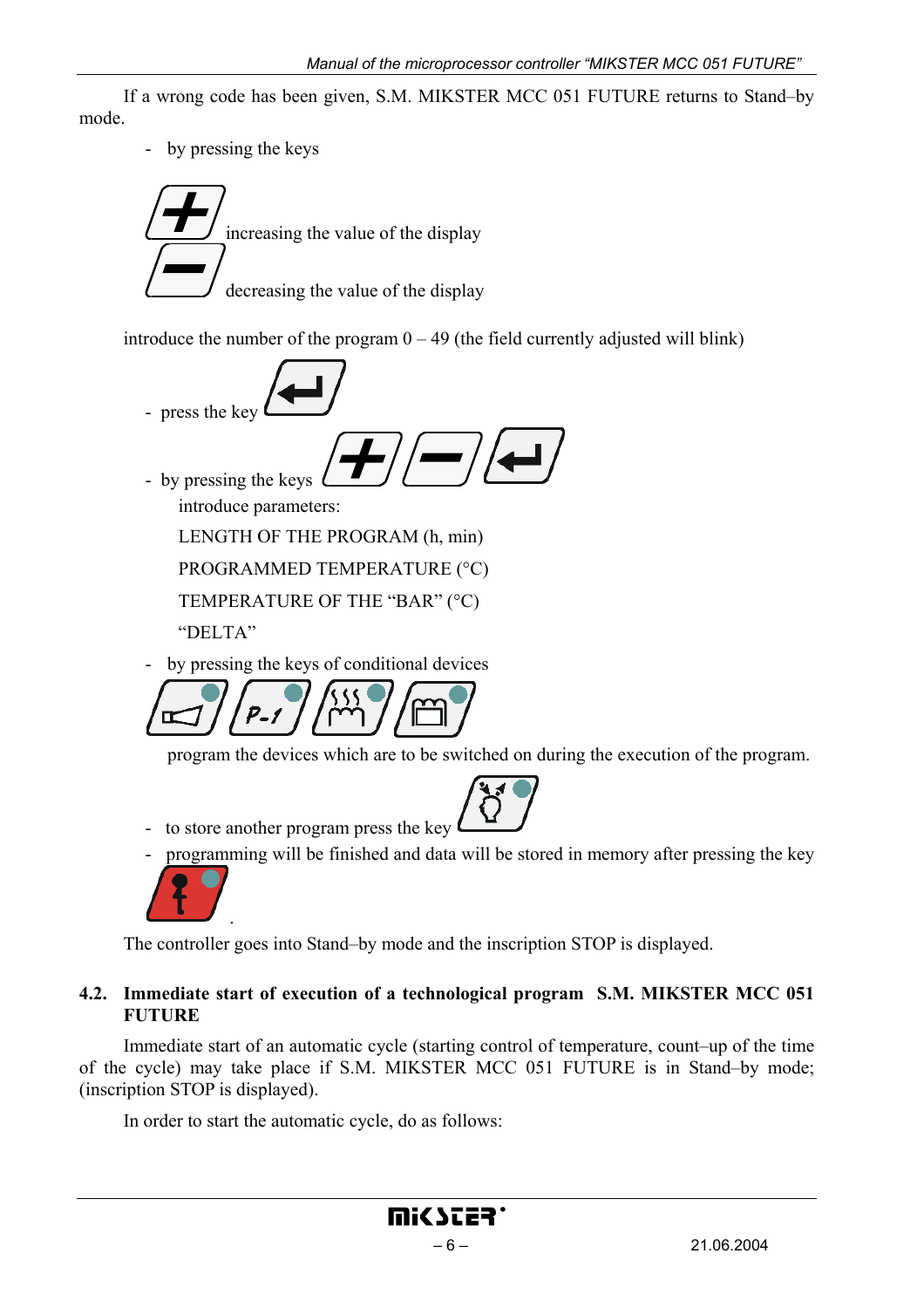- press the key  $\left( \begin{array}{c} \bullet \\ \bullet \end{array} \right)$  (the field of program number display will blink)

- by pressing keys  $\left( \begin{array}{c} \blacksquare \end{array} \right)$  introduce the of a program we want to execute)
- after storing the number of a program and claiming it correct, press the key



the boiling pot/chamber start work.

**Caution**! Before pressing the key

it is possible to stop the apparatus by pressing the key

 After pressing it S.M. MIKSTER MCC 051 FUTURE returns to Stand–by mode and STOP is displayed.

## **4.3. Delayed start of a program (Auto–Start)**

To start the Mikster apparatus with a delay, do as follows:



press the key

- by pressing the keys

introduce the number of a program, the hour and the minute when the execution of the program is to begin (start of the apparatus)



(diodes Autostart and Start will blink; the controller is in AUTOSTART (delayed start) mode. When the program time for delayed start comes, the controller will start after work of a program).

- Stopping the Autostart (delayed start) function is performed by pressing the key



## **4.4. Mode of execution of the program**

After starting the program S.M. MIKSTER MCC 051 FUTURE on the grounds of the parameters of the program, suitably controls the executory devices and checks the conditions of execution of the program, on the ground of which it counts up the time of the following cycles.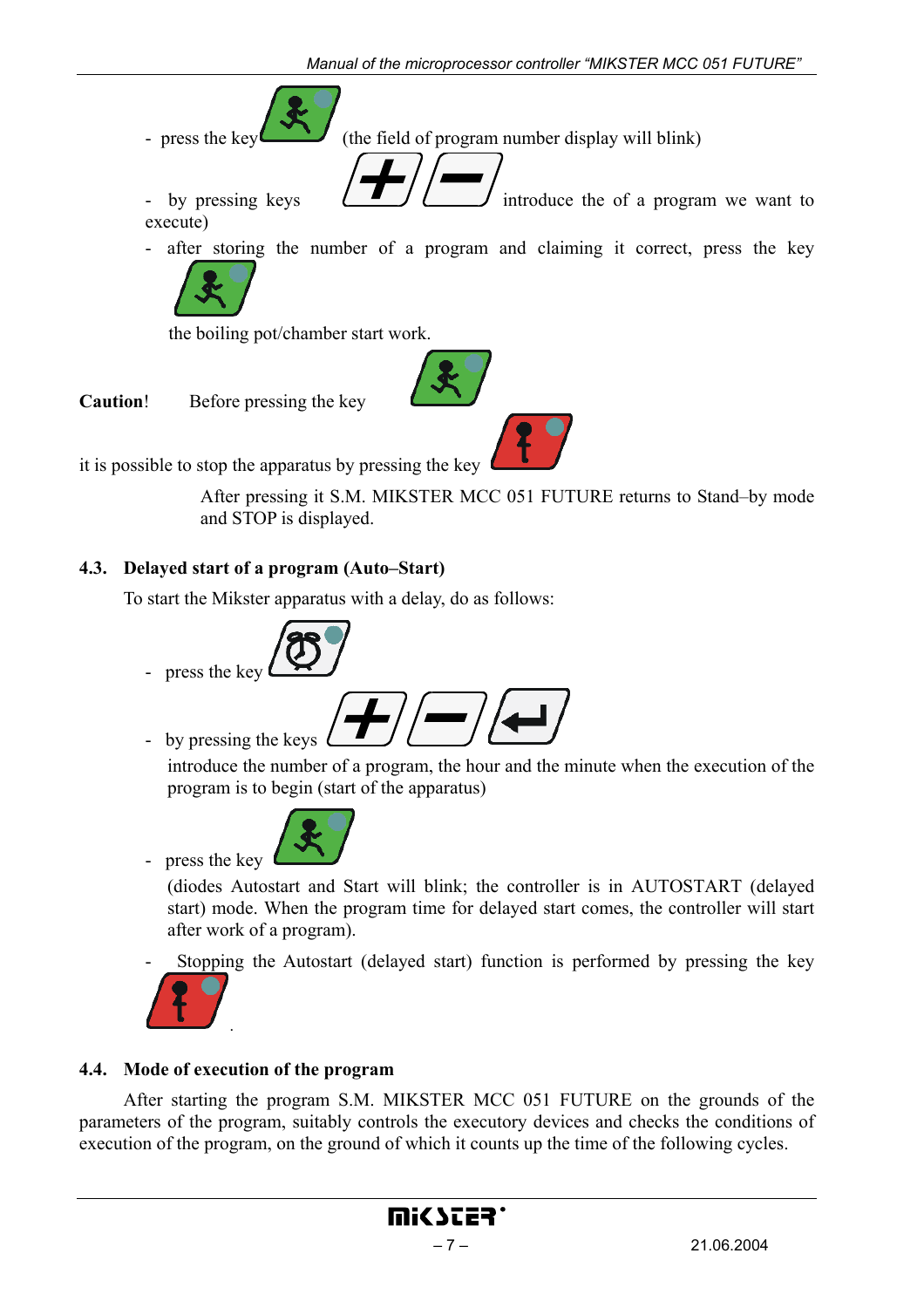For S.M. MIKSTER MCC 051 FUTURE to complete execution of the program, the following conditions must be met:

## **Case 1.**

(*when temperature of the bar programmed > 0 and time of the cycle programmed >0, the cycle will be competed when:* 

- *the temperature of the bar (read) > = temperature of the bar (programmed) or*
- *when time of the cycle (read) > = time of cycle programmed*

## **Case 2.**

*(when the temperature of the bar programmed*  $> 0$  *and the time of the cycle programmed*  $= 0$ *) then the cycle will be completed when:* 

*- the temperature of the bar (read) > = temperature of the bar programmed*

## **Case 3.**

*(when the temperature of the bar programmed*  $= 0$  *and the time of cycle programmed*  $> 0$ *then the cycle is completed when* 

*- the time of the cycle (read) > = time of the cycle programmed.*

## **4.5. Manual changes of parameters of a technological process during the work of the apparatus S.M. MIKSTER MCC 051 FUTURE**

During execution of a technological program by the apparatus it is possible to introduce manual corrections of the program. It can be achieved in the following way:



- press the key  $\Box$  all the programmed parameters of the program being executed are displayed

- introduce changes to the program as in item 4.1
- the operation of manual correction of data is completed after the key is pressed again



Only then the data is stored into the controller memory, and the controller will react to the changes newly introduced.

## **4.6. Manual operation**

For manual operation of the boiler (chamber) perform the following operations,

(S.M. MIKSTER MCC 051 FUTURE should be in Stand–by mode and STOP displayed):



- press the key  $\begin{bmatrix} 1 & 1 \\ 1 & 1 \end{bmatrix}$  (the "zero" parameters are displayed as set–up)

- by pressing the keys of condition of executory devices, for example

# mic scer'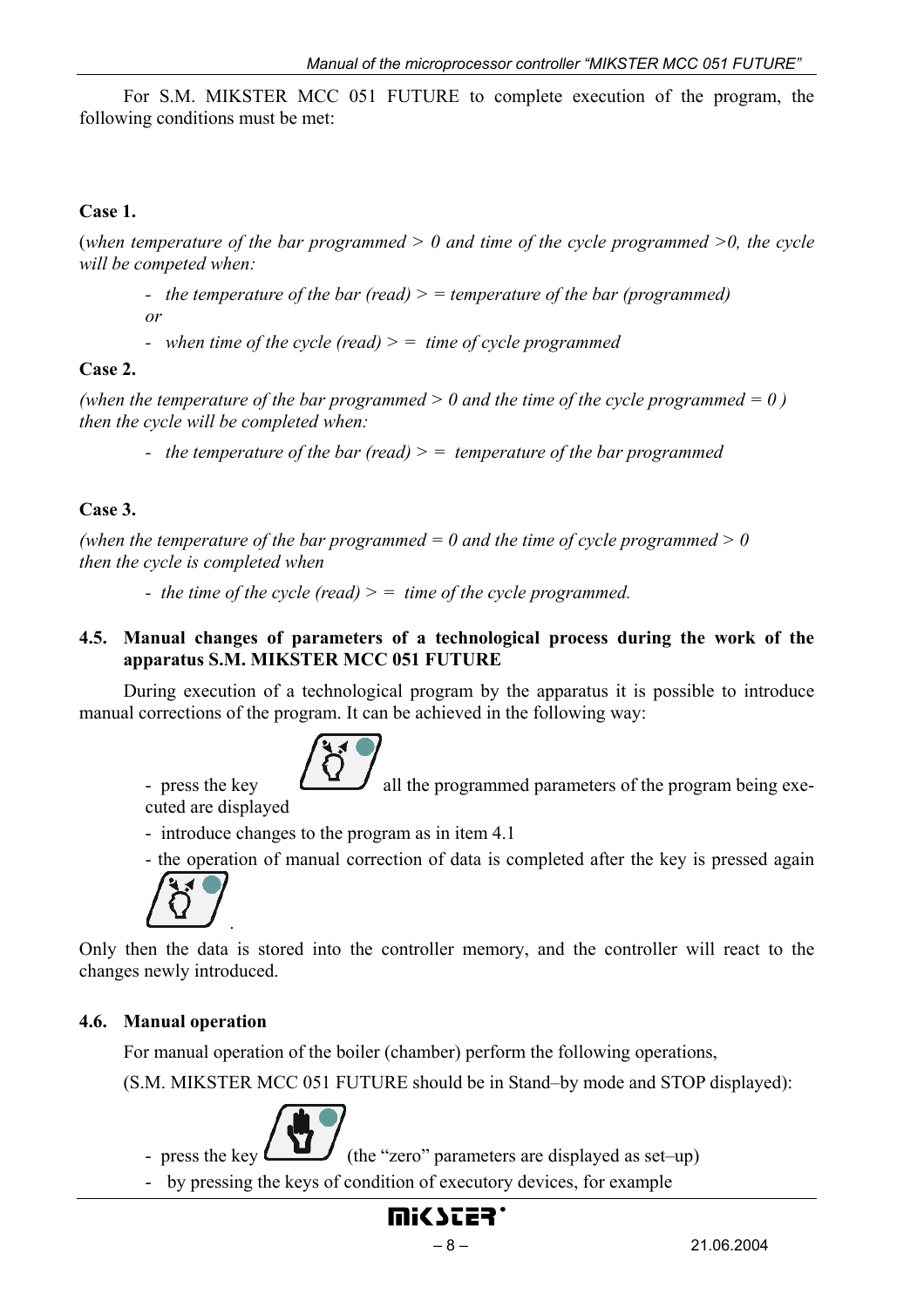

- set the devices, which after pressing the key  $\sim$  are to be switched on

(a device "queued up" for being switched on is signalled by a blining diode).

Note! The operation of devices  $\begin{bmatrix} 1 & 1 \\ 1 & 1 \end{bmatrix}$  (water temperature controller) and  $\begin{bmatrix} 1 & 1 \\ 1 & 1 \end{bmatrix}$  (jacket temperature controller) depends on the setting of the temperature of water jacket

- acting as in item 4.1 set up the programmed parameters of process executed. The work of the boiler (chamber) and setting the controls of executory devices takes

place after pressing the key .

Conditions of completing execution of the program in manual mode as in item 4.4.

During execution of the program of manual operation it is possible to switch on the devices of the smoking chamber, as desired by the operator.

Stopping the program of automatic work takes place after pressing the key .

To continue a program which was interrupted half–way, press the key .

- leaving the manual work mode happens after pressing again a key .

## **5. SIGNALLING OF ERRORS AND FAILURES**

Emergency situations which may happen during the work of S.M. MIKSTER MCC 051 FUTURE are signalled by a suitable communicate being displayed and generation of sound warning signal.

## **LIST OF ERRORS SIGNALLED**

## **Error 17**

**Cause of error** – signalling of control entry error

**Reaction of the controller** – depending on F12 (setup)

when  $F12 = 1$  – work of the chamber is continued, error communicate is periodically displayed, and sound warning signal is generated

when  $F12 = 0$  – work of the chamber will stop, error communicate is displayed and sound warning signal is generated.





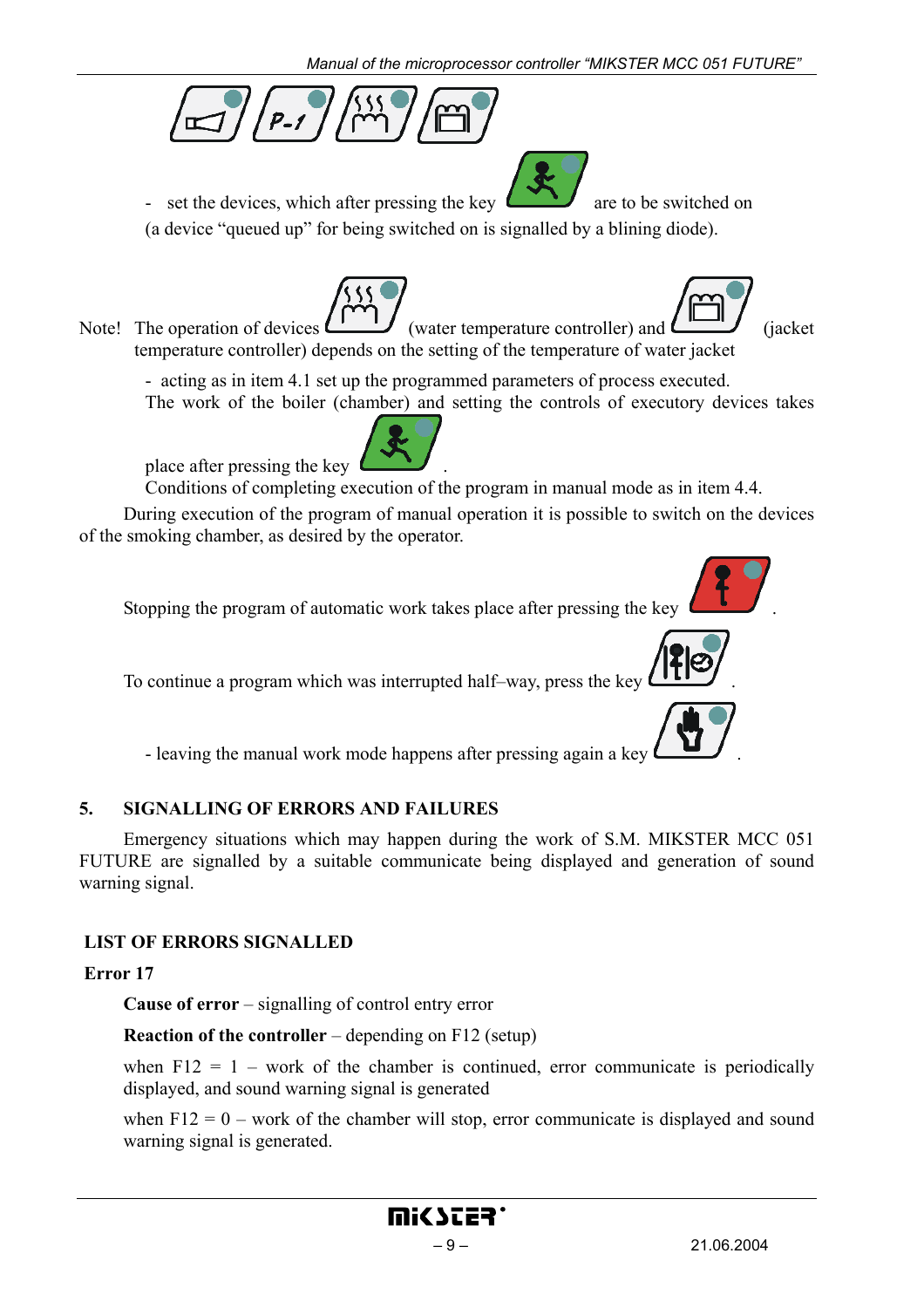#### **Error 21**

**Cause of error** – exceeding allowed temperatures

**Reaction of the controller** – stopping work of the chamber, displaying error communicate, sound signal is generated

#### **Error 30**

**Cause of error** – signalling the error of RAM control sum

**Reaction of the controller** – error communicate is periodically displayed; it is not possible to start automatic mode work.

**Note!** In case of this error, service team must be informed.

#### **Error 40**

**Cause of error** – signalling break in execution of automatic mode work, manual mode work or autostart, resulting from temporary lack of power supply.

When power supply reappears, the controller checks the time power supply was missing. If it is longer than the value of F23 setup, the controller stops work and returns to Stand–by mode. STOP is displayed.

If the time of power supply cut–off than the value of F23, controller will continue work from the stage during which power supply had been interrupted.

**Reaction of the controller** – error communicate is periodically displayed.

**Note!** Clear cancelling error communicate displayed is performed by pressing a key

Faults of temperature probes are signalled by the symbol being displayed in the



field of the probe that is faulty.

#### **6. SOUND SIGNALS**

During normal work of the boiling pot (chamber) the sound signal will be hear after the execution of the program is completed (see item 4.4.). During emergency situations the interrupted sound signal of alarm is generated, until it is manually cancelled by pressing the



## **7. READING THE TEMPERATURE OF THE JACKET**

**Note!** Concerns apparatus in which probe No 3 is controlled.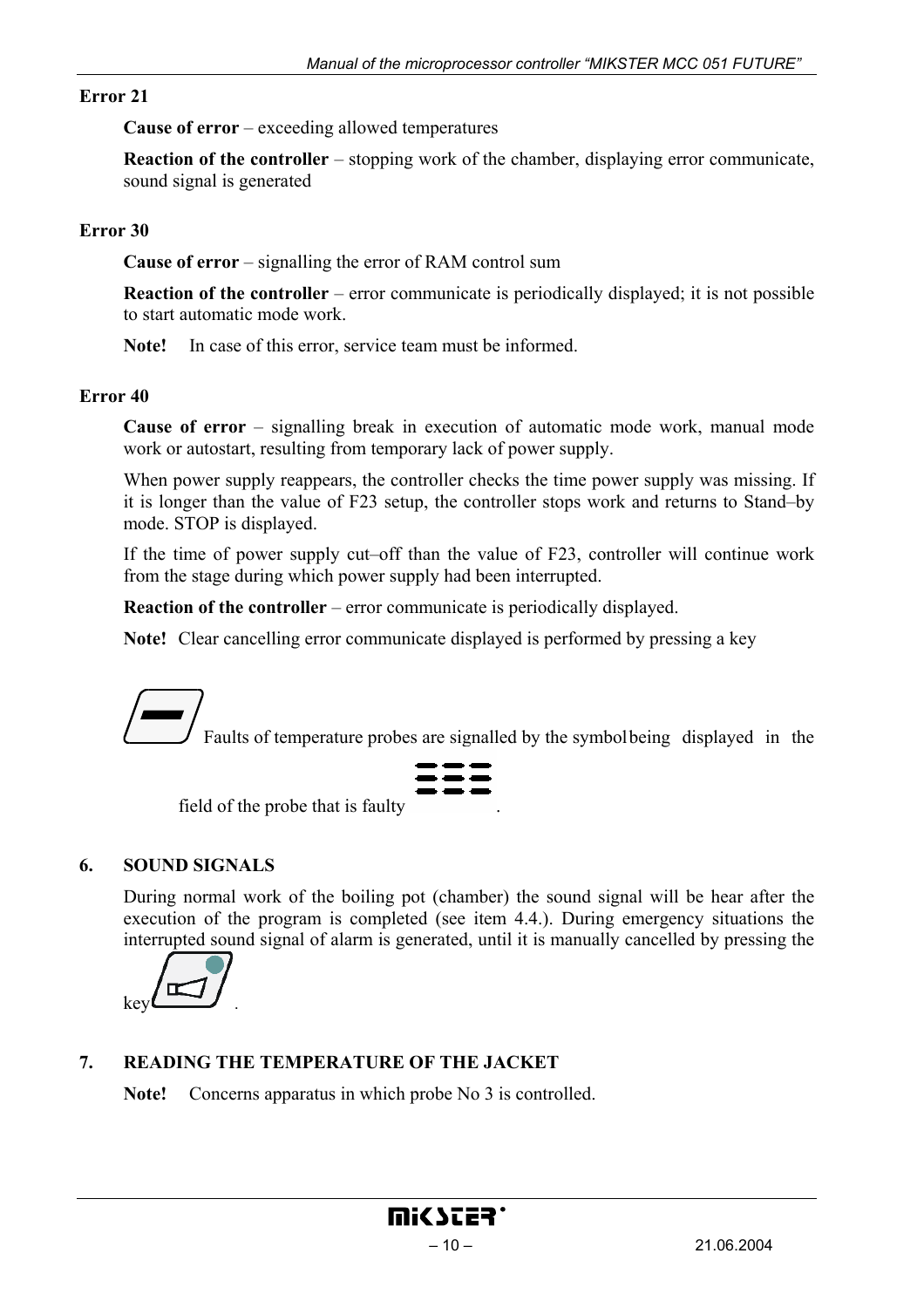Reading the temperature of additional temperature probe is performed by pressing the  $F<sub>f</sub>$ 

The temperature value is displayed in the field of the temperature read inside the chamber symbol  $-tc$  is displayed.

To return to the display of the previous values press again the key .

## **8. BREAKING EXECUTION OF A PROGRAM – PAUSE**

If it is necessary to stop execution of a program for a moment, the pause option can be used, during which the work of the apparatus is interrupted, whether it was in automatic or in manual mode.

Introducing the pause mode is performed by pressing the key  $\mathfrak l$ 



Switching off the pause mode is performed by pressing the key  $\left(\prod_{i=1}^{\infty} a_{i} \right)$  again.

## **9. FINISHING WORK OF THE CHAMBER**

To stop the automatic process press the key .

## **10. "DELTA"**

 $keV$ 

The S.M. MIKSTER MCC 051 FUTURE controller allows for executions of boiling process in the function that is relative to temperature difference between the bar and the temperature of the pot (so called "Delta"). Switching on or off the boiling mode in the function of temperature differences is performed by storing the value of Delta while programming or during manual work.

Writing the value 0.0 in the Delta field switches off the mode of boiling in the function (related to) of temperature differences. Introducing a different value switches on the mode of boiling in the function (relative to) temperature differences.

**Note!** "Delta" may be blocked by the service workers in setup memory.

## **11. REACTING TO ALLOWED TEMPERATURES BEING EXCEEDED**

The controller checks the appearance of too high temperature, after which the Error 21 is signalled. The temperature limit is stored by the service in setup memory.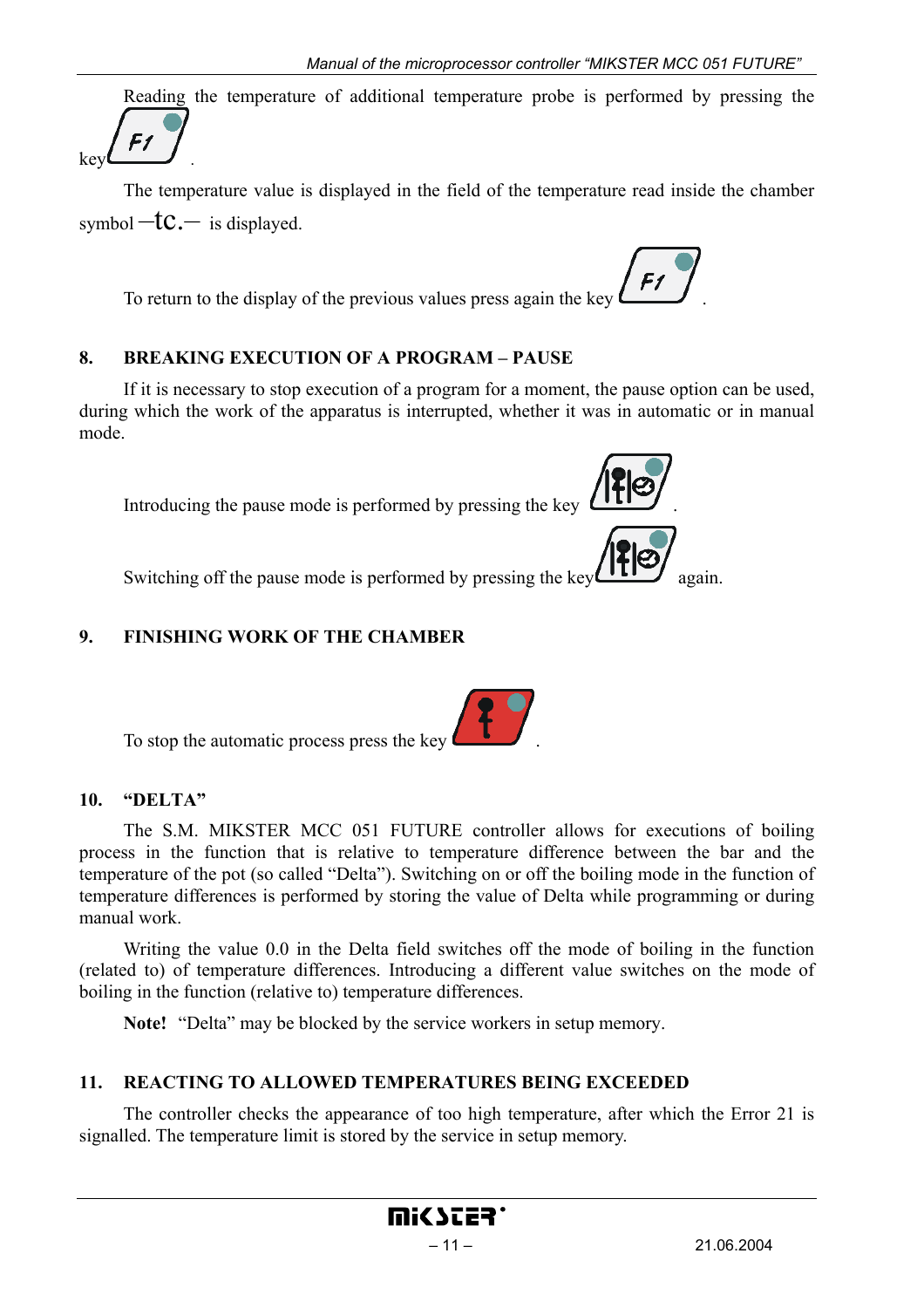Ø

#### **12. REACTION OF THE CONTROLLER TO POWER SUPPLY CUT–OFF DURING A TECHNOLOGICAL PROCESS**

If power supply gets cut–off while the controller is in the automatic work mode, after the power supply is restarted the controller, depending on the parameters set up in its memory, either continue or stop automatic or manual work execution (see item 5).

In each case error communicate Error 40 is displayed. If we want to return to execution of

the program interrupted by the power supply cut–off, we press the key .

The controller returns to the interrupted cycle and continues the program. If we want to

restart the program from the beginning, we press the key

## **13. SETTING UP THE REAL TIME CLOCK**

- Press the key  $\overline{a}$  diode is blinking
- press the key  $\begin{array}{c} \hline \text{...} \\ \text{...} \end{array}$  the controller is switched into real clock setup mode
- by pressing the keys  $\left(\begin{array}{c} \blacksquare \end{array}\right)$   $\left(\begin{array}{c} \blacksquare \end{array}\right)$  set the current time in minute

- setting the time of real time clock is completed by pressing the key

## **DESCRIPTION OF ALGORITHMS OF DOUBLE SET CONTROLLER**